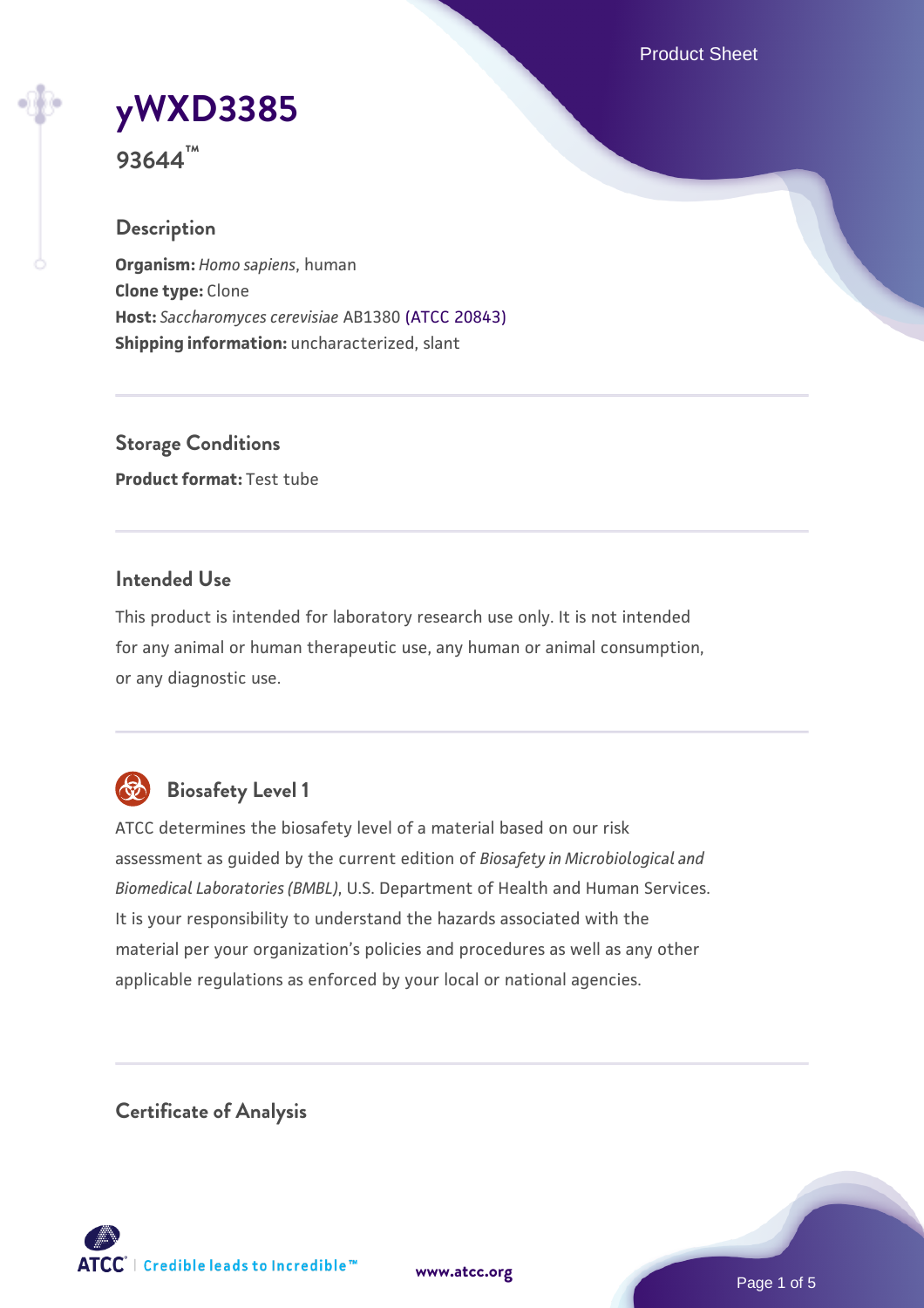# **[yWXD3385](https://www.atcc.org/products/93644)** Product Sheet **93644**

For batch-specific test results, refer to the applicable certificate of analysis that can be found at www.atcc.org.

## **Insert Information**

**Type of DNA:** genomic **Genome:** Homo sapiens **Chromosome:** X X pter-q27.3 **Gene name:** DNA Segment, single copy **Gene product:** DNA Segment, single copy [DXS3051] **Gene symbol:** DXS3051 **Contains complete coding sequence:** Unknown **Insert end:** EcoRI

## **Vector Information**

**Construct size (kb):** 135.0 **Intact vector size:** 11.454 **Vector name:** pYAC4 **Type of vector:** YAC **Host range:** *Saccharomyces cerevisiae*; *Escherichia coli* **Vector information:** other: telomere, 3548-4235 other: telomere, 6012-6699 Cross references: DNA Seq. Acc.: U01086 **Cloning sites:** EcoRI **Markers:** SUP4; HIS3; ampR; URA3; TRP1 **Replicon:** pMB1, 7186-7186; ARS1, 9632-10376

# **Growth Conditions**

**Medium:** 



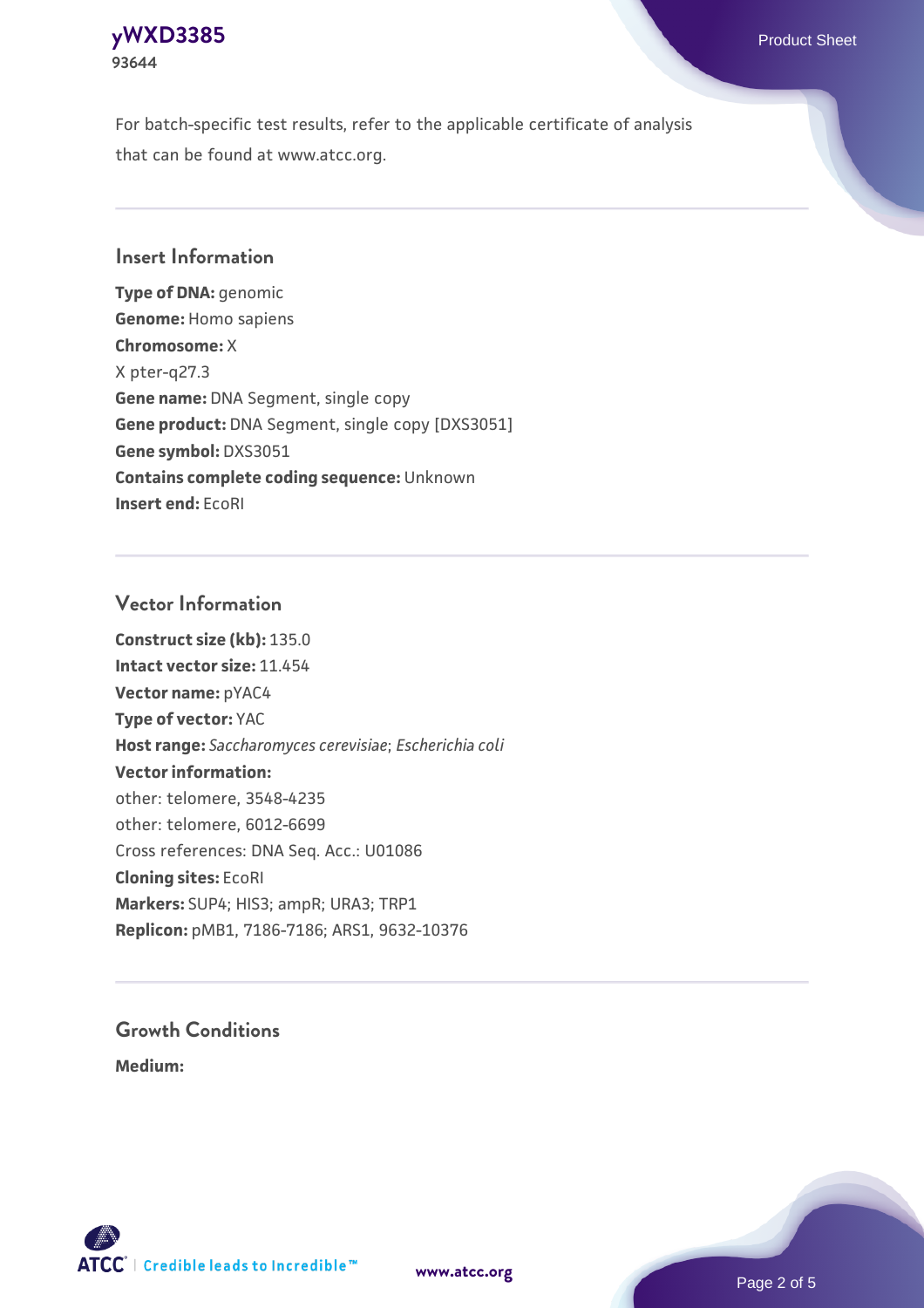#### **[yWXD3385](https://www.atcc.org/products/93644)** Product Sheet **93644**

[ATCC Medium 1245: YEPD](https://www.atcc.org/-/media/product-assets/documents/microbial-media-formulations/1/2/4/5/atcc-medium-1245.pdf?rev=705ca55d1b6f490a808a965d5c072196) **Temperature:** 30°C

#### **Notes**

More information may be available from ATCC (http://www.atcc.org or 703- 365-2620).

# **Material Citation**

If use of this material results in a scientific publication, please cite the material in the following manner: yWXD3385 (ATCC 93644)

# **References**

References and other information relating to this material are available at www.atcc.org.

# **Warranty**

The product is provided 'AS IS' and the viability of ATCC® products is warranted for 30 days from the date of shipment, provided that the customer has stored and handled the product according to the information included on the product information sheet, website, and Certificate of Analysis. For living cultures, ATCC lists the media formulation and reagents that have been found to be effective for the product. While other unspecified media and reagents may also produce satisfactory results, a change in the ATCC and/or depositor-recommended protocols may affect the recovery, growth, and/or function of the product. If an alternative medium formulation or reagent is used, the ATCC warranty for viability is no longer



**[www.atcc.org](http://www.atcc.org)**

Page 3 of 5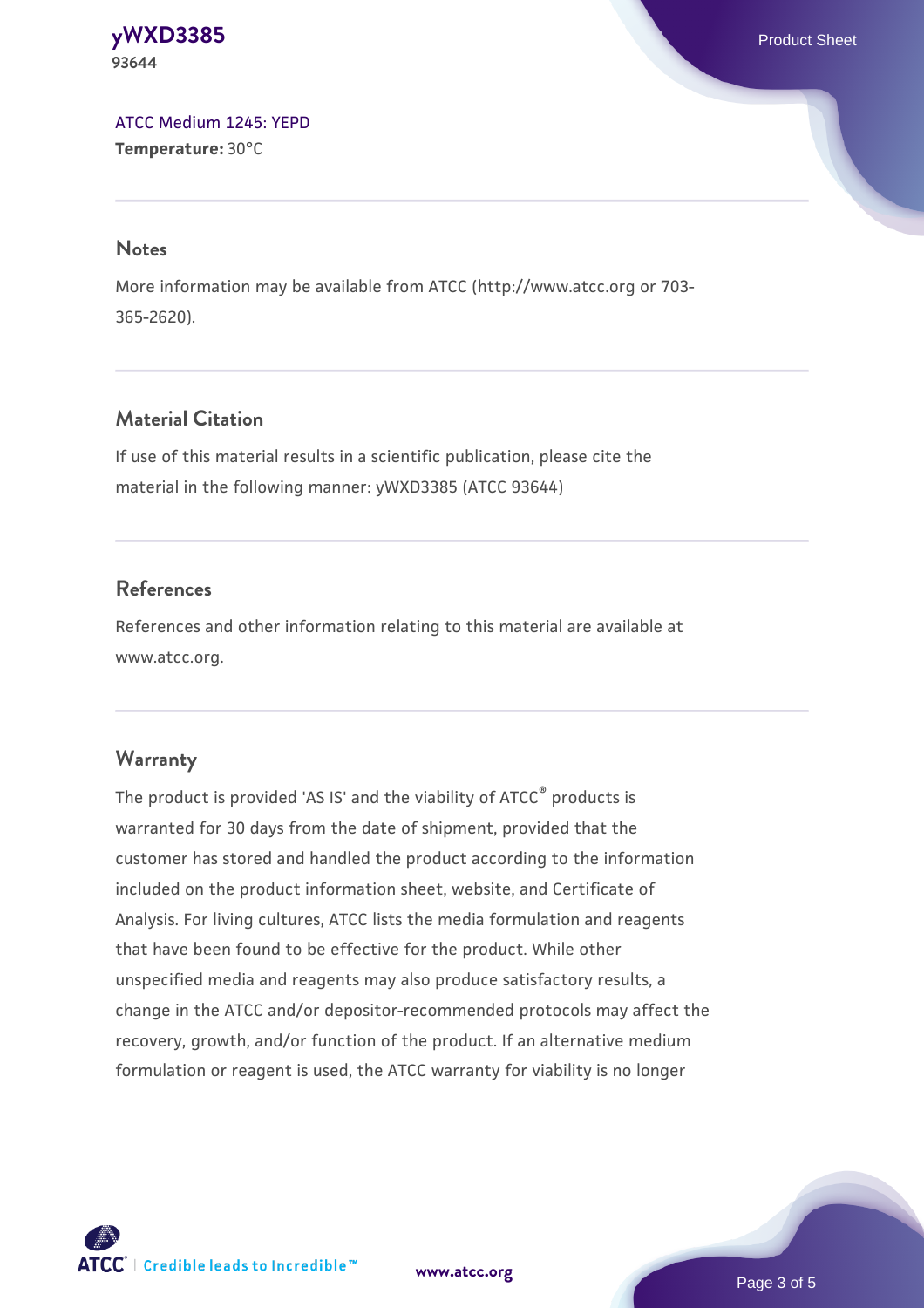**[yWXD3385](https://www.atcc.org/products/93644)** Product Sheet **93644**

valid. Except as expressly set forth herein, no other warranties of any kind are provided, express or implied, including, but not limited to, any implied warranties of merchantability, fitness for a particular purpose, manufacture according to cGMP standards, typicality, safety, accuracy, and/or noninfringement.

#### **Disclaimers**

This product is intended for laboratory research use only. It is not intended for any animal or human therapeutic use, any human or animal consumption, or any diagnostic use. Any proposed commercial use is prohibited without a license from ATCC.

While ATCC uses reasonable efforts to include accurate and up-to-date information on this product sheet, ATCC makes no warranties or representations as to its accuracy. Citations from scientific literature and patents are provided for informational purposes only. ATCC does not warrant that such information has been confirmed to be accurate or complete and the customer bears the sole responsibility of confirming the accuracy and completeness of any such information.

This product is sent on the condition that the customer is responsible for and assumes all risk and responsibility in connection with the receipt, handling, storage, disposal, and use of the ATCC product including without limitation taking all appropriate safety and handling precautions to minimize health or environmental risk. As a condition of receiving the material, the customer agrees that any activity undertaken with the ATCC product and any progeny or modifications will be conducted in compliance with all applicable laws, regulations, and guidelines. This product is provided 'AS IS' with no representations or warranties whatsoever except as expressly set forth herein and in no event shall ATCC, its parents, subsidiaries, directors, officers, agents, employees, assigns, successors, and affiliates be liable for indirect, special, incidental, or consequential damages of any kind in connection with or arising out of the customer's use of the product. While reasonable effort is made to ensure authenticity and reliability of materials on deposit, ATCC is not liable for damages arising from the misidentification or



**[www.atcc.org](http://www.atcc.org)**

Page 4 of 5